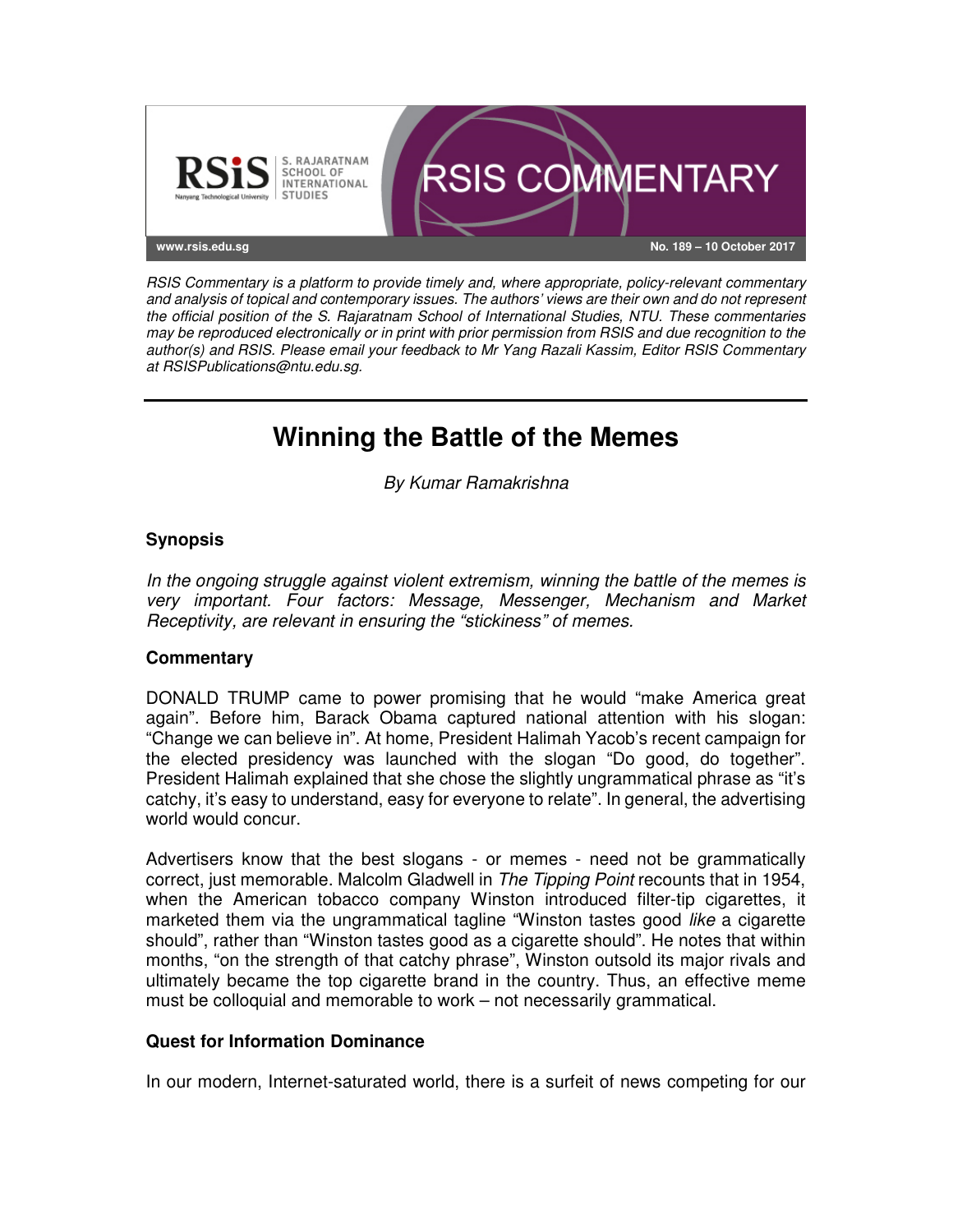attention via multiple channels such as Facebook, Twitter, YouTube and myriad other applications.

Mr Gladwell hence argues that whatever we are urged "to read and watch, we simply don't remember". It is precisely why modern actors – whether advertisers, political parties, governments and even terrorist groups – must fight to achieve information dominance over a target audience. This is because only through such control can the actor attain the ultimate goal of capturing the hearts and minds of the constituency in question. Hence the various slogans that comprise a wider overall narrative must be vivid enough to help attain information dominance.

This is no less true in countering violent extremism, or CVE. How then can one employ such memes to achieve information dominance over terrorist networks like ISIS? Four factors are important: the Message, the Messenger, the Mechanism and Market Receptivity.

### **The Message**

First, the message encoded in the meme and wider narrative must be "sticky". That is, simple to grasp and memorable. In rural Java for instance, popular traditional Muslim preachers have potentially great CVE utility because their messages, which contain familiar examples derived from daily experience, enable them to connect with the public deeply.

They are said to be able to transfix their listeners with their skillful use of allegories and stories, transforming Islamic messages into humorous anecdotes made up of highly recognisable material. In short, the intrinsic attractiveness of the message "sticks" in the minds of the audience long afterwards.

#### **The Messenger**

The messenger himself must enjoy significant personal credibility with the target audience. Selecting credible interlocutors is very audience-specific, moreover. Some Southeast Asian counter-terrorism officials for instance assert that globally famous progressive Muslim scholars – while well-known to mainstream audiences - are often dismissed by violent Islamist militants as "working for the government".

Hence while such scholars may be effective in communicating with the wider community, former radicals may have relatively greater traction with the militant constituency. This is not new. In the 1950s, during the British colonial counterinsurgency campaign against the Communist Party of Malaya, while Government Information Services churned out publicity material for the public, surrendered Chinese guerrillas were effectively employed to persuade their former comrades in the Malayan jungles to surrender. CVE efforts today should therefore have a judicious mix of moderate scholars and carefully selected former radicals. The messenger conveying the meme matters too.

### **The Mechanism**

While much has been said about the relative merits of communication mechanisms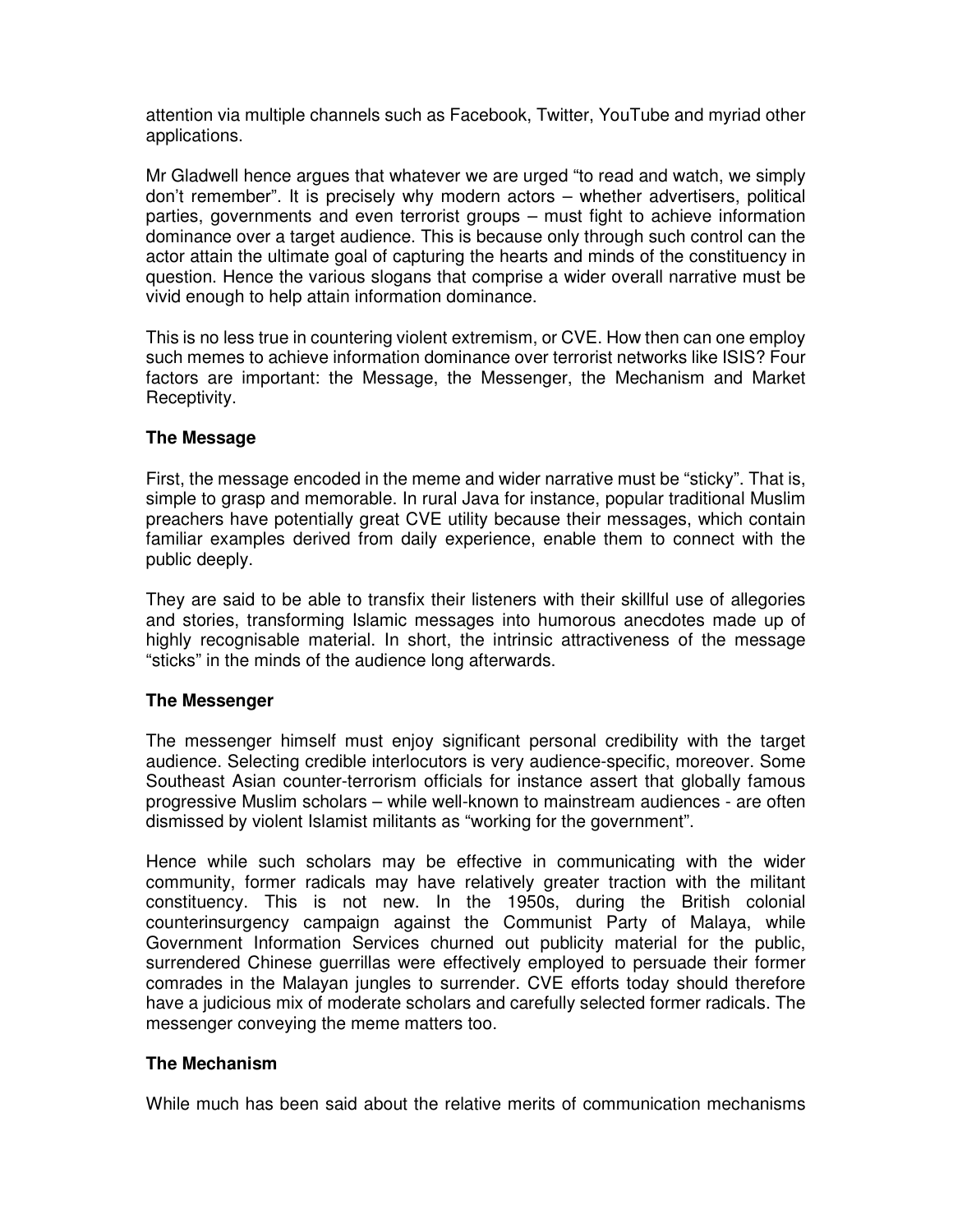such as the print, broadcast and online media, comparatively little attention has been placed on the underlying principles that should guide their use. Two principles from the relatively successful British psychological warfare effort in World War Two stand out.

First, the art of propaganda is to conceal that you are actually engaging in it. Hence regardless of media platform, one's narrative must not come across so blatantly as "propaganda". National campaigns calling on the public to stand firm against violent extremism are needed but the same messages should also be conveyed by "softer", indirect, nongovernmental means as well, such as blogs, podcasts, commentary and talk shows involving famous sports, media and entertainment personalities.

A second principle was captured in the saying: "Entertainment is a narcotic that dulls the sensitivities of the propaganda-conscious mind". Thus the British in 1950s Malaya invested in a strong Malayan Film Unit and Radio Malaya's Community Listening Service featuring the legendary Lee Dai Soh, to enthrall audiences with anti-Communist memes integrated with music, drama, humorous sketches and short films about the new lives of reformed guerillas. Similarly, the Dutch-Somali CVE analyst Ayaan Hirsi Ali calls for the use of humour and satire to undercut violent extremist appeals today. The British film *Four Lions*, about a group of wannabe terrorists, is one example of satirical entertainment as a way to promote the anti-extremist meme amongst vulnerable but wary audiences.

### **Market Receptivity**

Finally, the effective absorption by an audience of memes is also influenced by situational context: put another way, are the "consumers" in the target market receptive to your "products"? In September 1949, the British High Commissioner's amnesty for Malayan Communists failed but by August 1957, Prime Minister Tunku Abdul Rahman's Merdeka Amnesty succeeded spectacularly in generating surrenders. Why? One key factor was that in 1949 the public knew the government was not winning, but by Tunku's time, it was patently obvious that it finally was.

Similarly, in today's CVE context, as long as political and socio-economic grievances that underpin Muslim separatism in southern Philippines remain relatively unaddressed, we will likely see more sieges such as the current standoff between Islamic State linked militants and the Philippines military in Marawi City in Mindanao. No amount of counter-extremist memes and narratives can resolve the situation if the "market" is not receptive.

### **Winning the Battle of the Memes**

The Marawi example underscores that Southeast Asia today is in the crosshairs of ISIS. This includes a concerted extremist social media onslaught seeking to polarize our respective multicultural societies. Positive, "sticky" national narratives and their constituent memes, therefore, remain essential if we are to neutralise ISIS in this "battle of the memes".